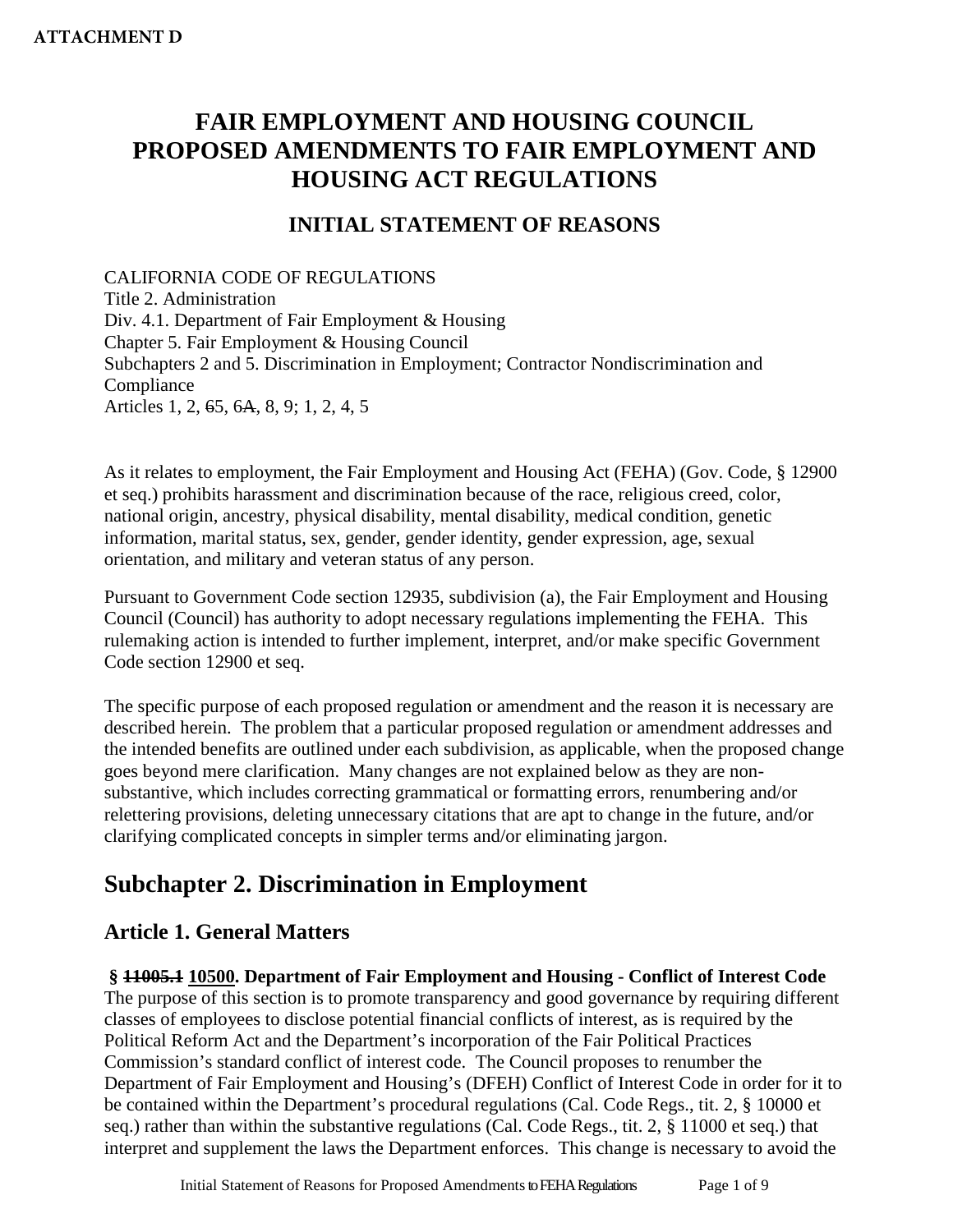implication that the Fair Employment and Housing Council is one and the same, rather than an autonomous unit within, the Department of Fair Employment and Housing, and to ensure that the Department, which has the greatest amount of insight into its own operations, can better regulate itself. This is not a substantive change.

#### **§ 11006, Statement of Policy and Purpose**

The purpose of this section is to outline the objectives and scope of the FEHA. The Council proposes to add military and veteran status as a basis upon which employment discrimination is prohibited. This change is necessary to conform the regulations to the FEHA, as amended by AB 556 (Stats. 2013, ch. 691), which added military and veteran status as a protected basis to the FEHA's employment provisions. It is not a policy declaration any different than that which the statute already contains.

#### **§ 11008, Definitions**

The purpose of this section is to define terms used throughout the "Discrimination in Employment" subchapter of the regulations. The Council proposes to add the definition of "unpaid interns and volunteers." This change is necessary to implement, interpret, and make specific recent additions to the FEHA expanding who is protected made by AB 1443 (Stats. 2014, ch. 302). These amendments would not alter rights or change existing law beyond what the newly enacted statute dictates. Additionally, the public is encouraged to submit comments regarding proposed amendments to the definition of "employee" in subdivision (c). The Council will subsequently propose an amendment and give notice, if public comment compels an amendment.

#### **§ 11009, Principles of Employment Discrimination**

The purpose of this section is to describe common employment law doctrines and theories of liability. The Council proposes to replace "respondent," a term closely associated with the former administrative adjudication of FEHA claims, with "an employer or other covered entity." This change is necessary to reinforce that the DFEH no longer initiates litigation in the administrative forum and instead files suit directly in superior court, and to clarify parties' duties as related to their role in employment. The Council also proposes to add subdivision (c), which addresses the standard for proving discrimination under Government Code section 12940, subdivision (a). This change is necessary to effectuate and clarify the California Supreme Court's holding in *Harris v. City of Santa Monica* (2013) 56 Cal.4th 203, which has caused confusion among practitioners. The Council also proposes to add subdivision (d), which would explain that a victim of human trafficking may have a separate right of action under the FEHA, independent of other provisions of California law covering human trafficking. The addition of this subdivision is declarative of existing law and is not a substantive change. Rather, it is necessary to highlight an underutilized employment law remedy for an alarmingly common human rights abuse.

# **Article 2. Particular Employment Practices**

#### **§ 11019, Terms, Conditions and Privileges of Employment**

The purpose of this section is to address employment topics not exclusively tied to one specific protected basis. These topics are: harassment; physical appearance, grooming, and dress standards; and reasonable discipline. The Council proposes to add to the subdivision regarding harassment that an employee who harasses a co-employee may be personally liable for the harassment, regardless of whether the employer knew or should have known of the conduct and/or failed to take appropriate corrective action. This is not a policy declaration any different than that which the statute already contains. Rather, it is necessary to reinforce an important point that may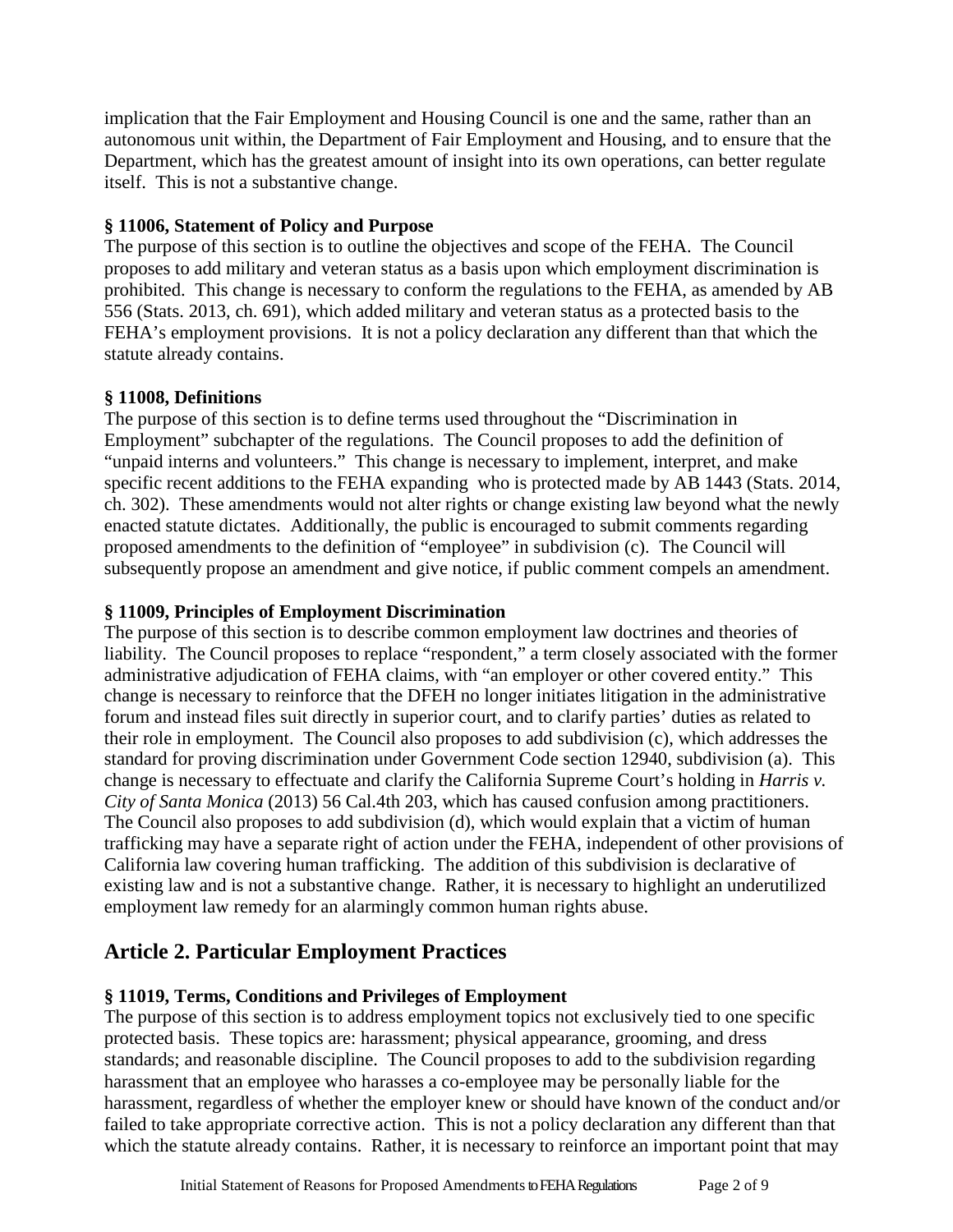be overlooked in Government Code section 12940, subdivision (j)(3), and to flesh out an otherwise thorough discussion of harassment jurisprudence that precedes the addition.

### **§ 11023, Harassment and Discrimination Prevention and Correction**

The Council proposes to add a new section detailing: (a) employers' duty to prevent and correct harassment and discrimination; (b) the required contents of harassment and discrimination policies; and (c) the dissemination and translation of such polices. The purpose of this section is to elaborate upon the aforementioned topics, which are sparsely addressed in Government Code sections 12940, subdivision (k), and 12950, and ultimately to quell harassment and discrimination. This amendment is necessary to provide guidance to employers who want to obey the law, but otherwise derive scant guidance from the Government Code. The new section 11023 would distill a large amount of disjointed case law and "best practices" into a concise, user-friendly regulation that would eliminate ambiguity and the need to research a vast amount of fragmented information on one's own.

### **§ 11023 11024, Sexual Harassment Training and Education**

The purpose of this section is to address the more nuanced rules regarding sexual harassment prevention training and education that is mandated by Government Code section 12950.1. Covered topics are definitions, training requirements, training objectives and content, remedies for failure to comply with training requirements, and compliance guidance. The Council proposes to expound upon rules about trainers' maintenance of records, employers' maintenance of records, the meaning of "effective interactive training," examples of materials that ensure "supervisors remain engaged in the training," who may qualify as a trainer, and course content. This amendment is necessary to flesh out rules that otherwise do not speak for themselves (e.g. what records to maintain and for how long) and to clarify previously unclear rules and formatting. Additionally, the Council proposes to add, as an objective of the training, that trainees learn the negative effects of abusive conduct in the workplace and to explain what that entails. This change is necessary to implement, interpret, and make specific recent additions to the FEHA, made by AB 2053 (Stats. 2014, ch. 306), mandating the inclusion of abusive conduct as a component of sexual harassment training. These amendments, as it relates to abusive conduct, would not alter rights or change existing law beyond what the newly enacted statute dictates.

# **Article 4. National Origin and Ancestry Discrimination**

### **§ 11028, Specific Employment Practices**

The purpose of this section is to address employment practices that are unique to national origin and ancestry discrimination, including English-only policies and citizenship requirements. The Council proposes to add that "[i]t is unlawful for an employer or other covered entity to discriminate against an applicant or employee because he or she holds or presents a driver's license issued under section 12801.9 of the Vehicle Code" and how that relates to both an employer's requiring a driver's license and federal law. This change is necessary to conform the regulations to AB 1660 (Stats. 2014, ch. 452), which added the following to Government Code section 12926, subdivision (v): "'National origin' discrimination includes, but is not limited to, discrimination on the basis of possessing a driver's license granted under Section 12801.9 of the Vehicle Code." Because the parameters of the driver's license program for a "person who is unable to submit satisfactory proof that the applicant's presence in the United States is authorized under federal law" (Vehicle Code section 12801.9, subdivision (a)) is not well-defined, the Council strives to clarify in more concrete terms the practical effect that AB 1660 would have on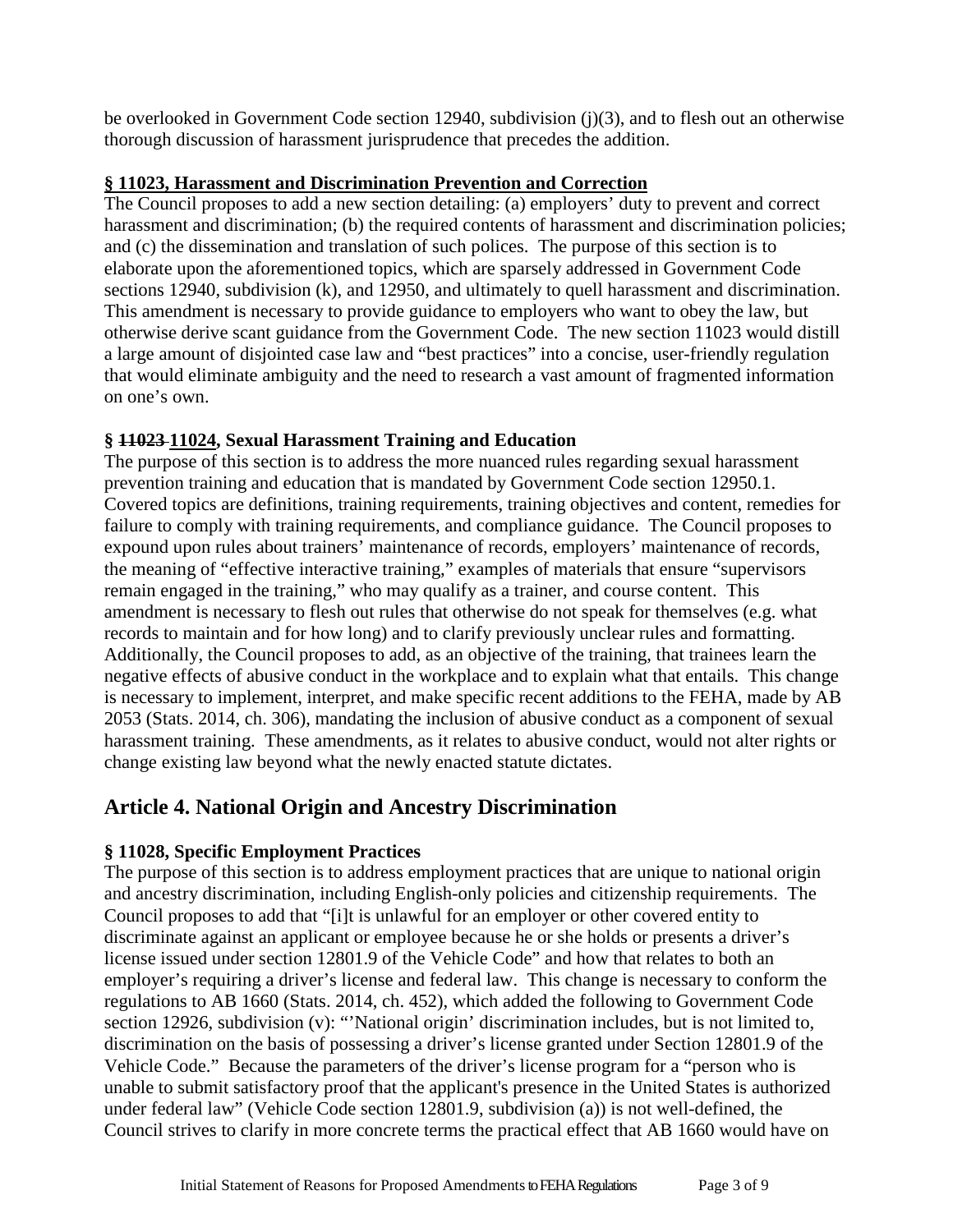employers, namely reiterating the mandate that discrimination based on the new type of driver's license is strictly prohibited.

# **Article 6 5. Sex Discrimination**

#### **§ 11029, General Prohibition Aagainst Discrimination on the Basis of Sex**

The purpose of this section is to broadly address the FEHA's prohibition of sex discrimination in the workplace, including the prohibition's statutory source, statement of purpose, and the incorporation of general regulations from Articles 1 and 2. The Council proposes to clarify that the FEHA protects everyone from sex discrimination, not just females, and to elaborate upon the types of prohibited conduct, including differential treatment, pay disparity, stereotyping, conduct of a sexual nature, and the creation of a hostile work environment. After "individuals," replacing "of the female sex" with "by virtue of their sex" is necessary to ensure the understanding that all sexes are covered by the FEHA's prohibition against sex discrimination. While this is not a change in the law, it is an important rephrasing that would replace an overly specific category with a more appropriate broad one, thus eliminating the stereotype that only women are victims of sex discrimination. Similarly, the addition of other types of prohibited behavior is necessary to provide more guidance to employers and employees about conduct that constitutes unacceptable behavior, again elaborating upon a narrow premise ("historically been relegated to inferior jobs") with more concrete examples.

#### **§ 11030, Definitions**

The purpose of this section is to define sex and gender constructs within the meaning of the FEHA. The Council proposes to modify the definitions of "sex" and "sex stereotype" and add the definitions of "gender identity," "gender expression," and "transgender." These changes are necessary to implement, interpret, and make specific recent additions to the FEHA's protected bases made by SB 559 (Stats. 2011, ch. 261) and AB 887 (Stats. 2011, ch. 719). These amendments would not alter rights or change existing law.

#### **§ 11031, Defenses**

The purpose of this section is to describe defenses specific to employment discrimination on the basis of sex, most prominently Bona Fide Occupational Qualification (BFOQ). The Council proposes to add that it is no defense to a complaint of harassment based on sex that the alleged harassing conduct was not motivated by sexual desire, consistent with Government Code section 12940, subdivision  $(i)(4)(C)$ . This amendment is necessary to conform the regulation to the statute, which was recently amended by SB 292 (Stats. 2013, ch. 88), to clarify existing law as it relates to sexual desire and complaints of harassment based on sex.

#### **§ 11034, Terms, Conditions, and Privileges of Employment**

The purpose of this section is to address specific prohibited conduct to which sex discrimination in employment may give rise, including discrimination in compensation; fringe benefits; lines of progression; dangers to health, safety, or reproductive functions; working conditions; and physical appearance, grooming, and dress standards. The Council proposes to add a new section about substantive sexual harassment law, which has developed over the years through case law. This amendment is necessary because this brief distillation of the law would provide much needed guidance to employers and employees in an easy-to-understand format. The Council also proposes to add citations to the reference section to the most impactful precedential sexual harassment case law.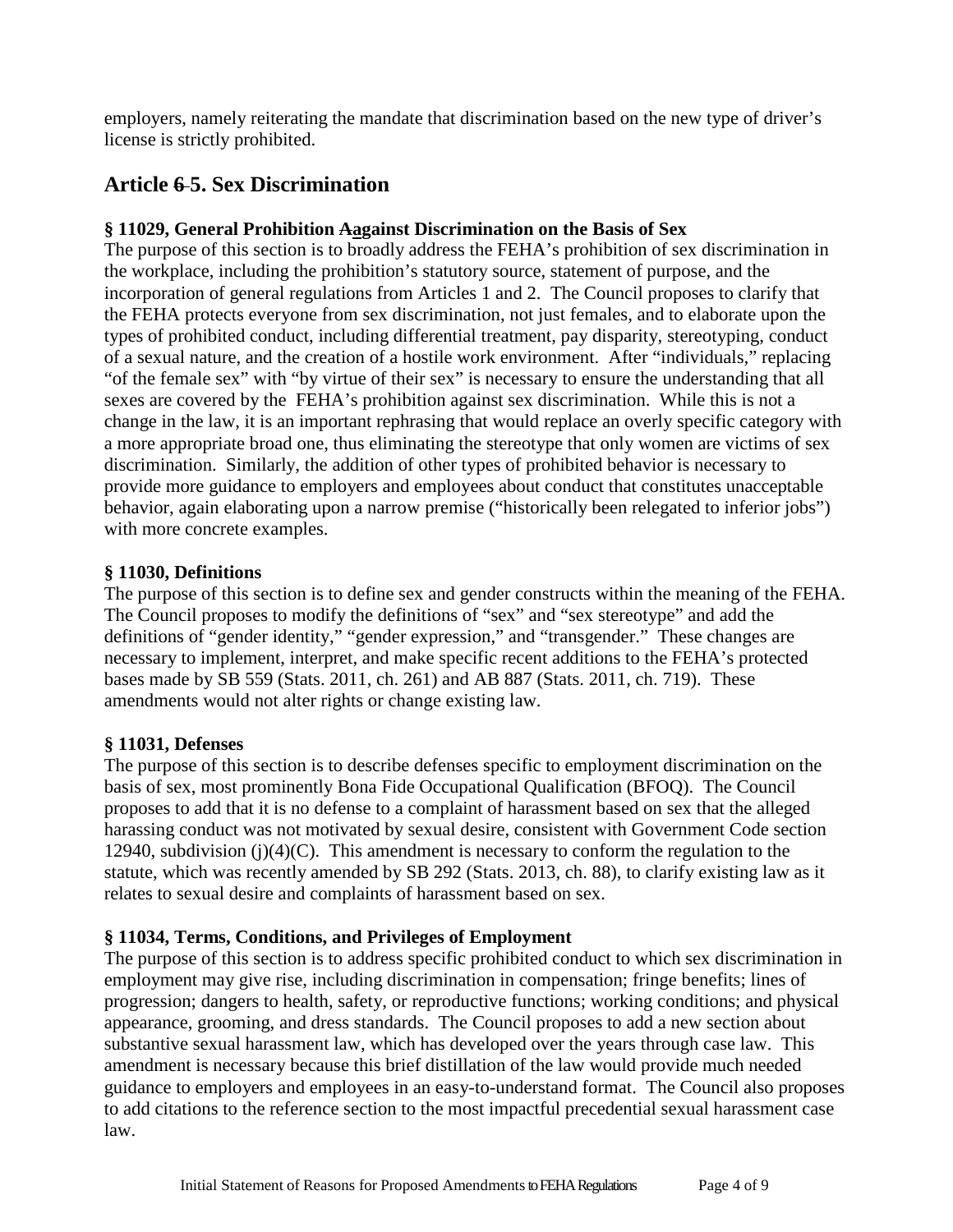# **Article 6A. Sex Discrimination: Pregnancy, Childbirth, or Related Medical Conditions**

#### **§ 11035, Definitions**

The purpose of this section is to define terminology about pregnancy, childbirth, and related medical conditions used in the FEHA and the Council's regulations. Regarding pregnancy disability leave, the Council proposes to change the definition of "four months" to "the equivalent of four months of the employee's normally scheduled work months." As it exists now, the definition of four months states: "the number of days the employee would normally work within four calendar months (one-third of a year equaling 17 1/3 weeks), if the leave is taken continuously, following the date the pregnancy disability leave commences. If an employee's schedule varies from month to month, a monthly average of the hours worked over the four months prior to the beginning of the leave shall be used for calculating the employee's normal work month." The change is necessary to replace an earlier attempt at clarification by the Council's predecessor, the Fair Employment and Housing Commission. The former Commission created the current rule at the end of 2012, and the brief amount of time that has passed has proven the attempted clarification to be confusing in practice. The proposed change is necessary to clarify existing law and eliminate the need for complex calculations when an employee wishes to take four months of continuous leave.

#### **§ 11042, Pregnancy Disability Leave**

The purpose of this section is to elaborate upon the FEHA's four-month pregnancy disability leave entitlement applicable to all employers, address employers' leave policies that may be more generous, and explain when denial of leave constitutes an unlawful employment practice. The Council proposes to simplify the definition of "four months" and elaborate upon situations when "four months" compels more complicated calculations, like for employees whose "schedule varies from week to week to such an extent that an employer is unable to determine with any certainty how many hours the employee would otherwise have worked," and for employees taking pregnancy disability leave intermittently or on a reduced-work schedule.

As discussed above, changing the definition of "four months" from "17 1/3 weeks" is necessary to avoid a needlessly confusing definition for continuous leave. It is necessary, however, to maintain the "17 1/3 weeks" definition for employees taking leave on an intermittent basis or on a reducedwork schedule. The additional rules for intermittent or reduced-work schedule leave flesh out potential complicating contingencies and ensure that employees' right to take and use noncontinuous pregnancy disability leave is as equal as possible to those employees taking four consecutive months. Also, the Council proposes to add that "[e]mployees are eligible for up to four months of leave per pregnancy, not per year." While this is not a substantive change, it is necessary for clarification, since pregnancy disability leave is sometimes conflated with other types of leave that limit time off based on a set amount of time rather than an event meriting its own leave period.

### **§ 11044, Terms of Pregnancy Disability Leave**

The purpose of this section is to explain how pregnancy disability leave relates to paid leave, accrued time off, continuation of group health coverage, other benefits, seniority accrual, and employee status. The Council proposes to rephrase an employer's obligation to maintain and pay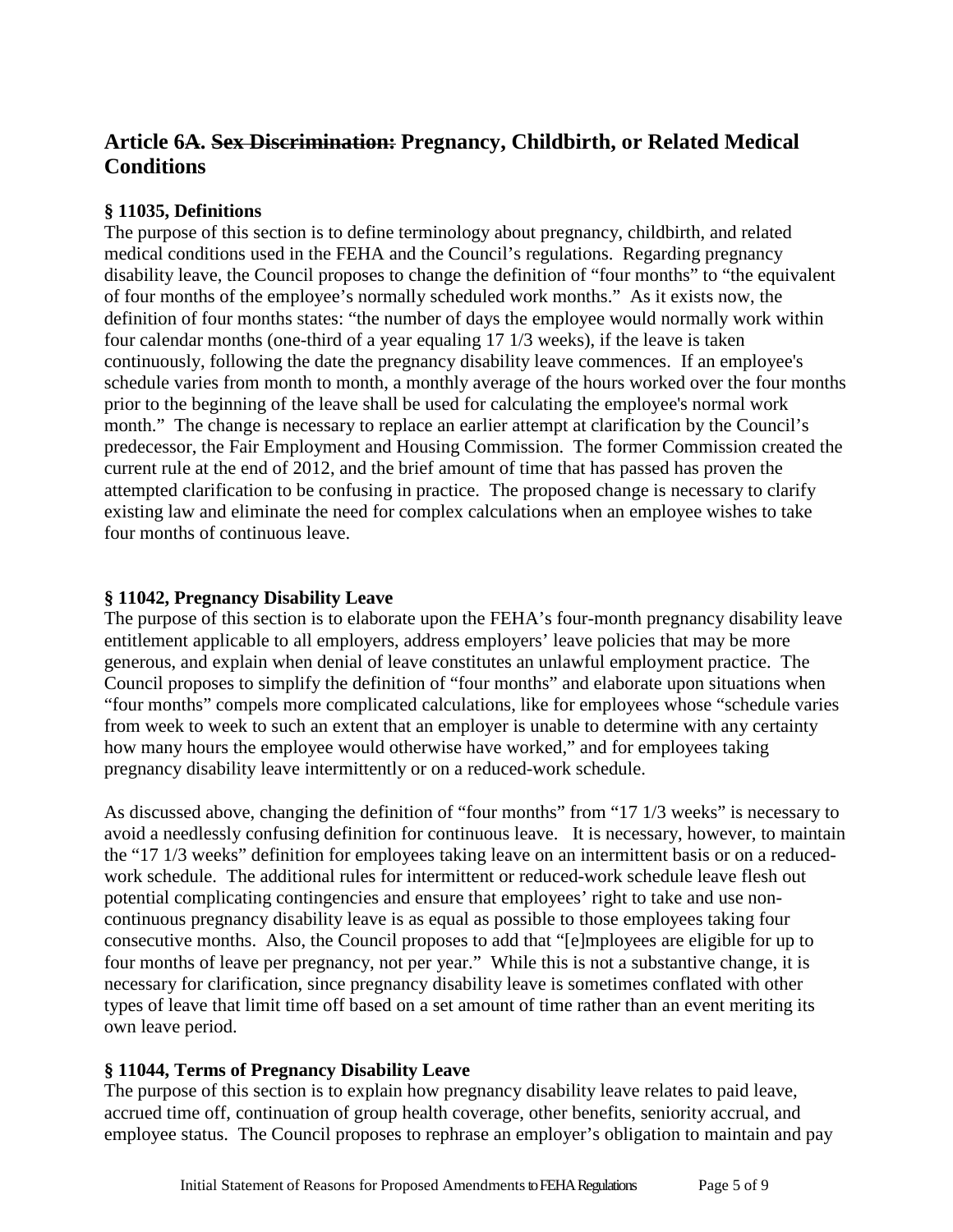for health coverage during pregnancy disability leave. This change is necessary to clarify the current phrasing by replacing it with a more direct instruction, which also expressly reinforces that the mandate is set forth in Government Code section 12945. This rewording is declarative of existing law and is not a substantive change.

#### **§ 11046, Relationship Bbetween CFRA and Pregnancy Leaves**

The purpose of this section is to explain how two distinct leaves, one under the California Family Rights Act (CFRA) and the other, pregnancy disability leave, work in tandem with one another. The Council proposes to delete reference to pregnancy disability leave as equaling "17 1/3 weeks" and to replace it with "four months." As explained above, this change is necessary to avoid confusion and to restore the regulatory language to the terminology used in the statute. Also, since CFRA explicitly uses weeks to describe its leave entitlement (12 weeks) and pregnancy disability leave uses months (4 months), it is imprecise to express the combined total as 29 1/3 workweeks, as the current regulation does. Thus the Council also proposes changing "29 1/3 workweeks" to "four months plus twelve workweeks" for clarity and accuracy.

#### **§ 11049, Employer Notice to Employees of Rights and Obligations for Reasonable Accommodation, To to Transfer and To to Take Pregnancy Disability Leave**

The purpose of this section is to explain the notice requirements regarding the right to take pregnancy disability leave, including employers' obligation to notify employees, notice content, the consequences of failure to provide notice, and notice distribution. The Council proposes to elaborate upon electronic posting of the notice by requiring that notices be "posted electronically in a conspicuous place or places where employees would tend to view it in the workplace." The proposed addition conforms the electronic posting requirement to the physical posting requirement, i.e., that notice be conspicuous. This change is necessary to ensure that employers who post electronic notices instead of physical ones do not place the notice where employees are unlikely to view it. Additionally, the Council proposes to clarify the translation requirement to make clear that the notice must be translated into "every language that is spoken by at least 10 percent of the workforce." The change is necessary because existing language implies that the notice need only be translated into one language.

#### **§ 11051, Employer Notices**

The purpose of this section is to provide examples of pregnancy disability leave notices that employers may use. In both Notice A and Notice B, the Council proposes to use "17 1/3 weeks" to define four months only when leave is taken incrementally. As explained in detail above, this change is necessary to avoid confusion and to restore the regulatory language to the terminology used in the statute. Additionally, in Notice B, the Council proposes to add that "CFRA leave guarantees reinstatement to the same or a comparable position at the end of the leave, subject to any defense allowed under the law." While this change is declarative of existing law, it is necessary to emphasize that pregnancy disability leave and CFRA leave have two different entitlements to reinstatement – the former to the same position and the latter to the same or a comparable position. The change is necessary because existing regulatory language does not indicate that it is permissible to restore an employee to a comparable position after CFRA leave, as permitted by statute, and incorrectly groups together the reinstatement guarantees under both laws as if they were identical.

### **Article 8. Religious Creed Discrimination**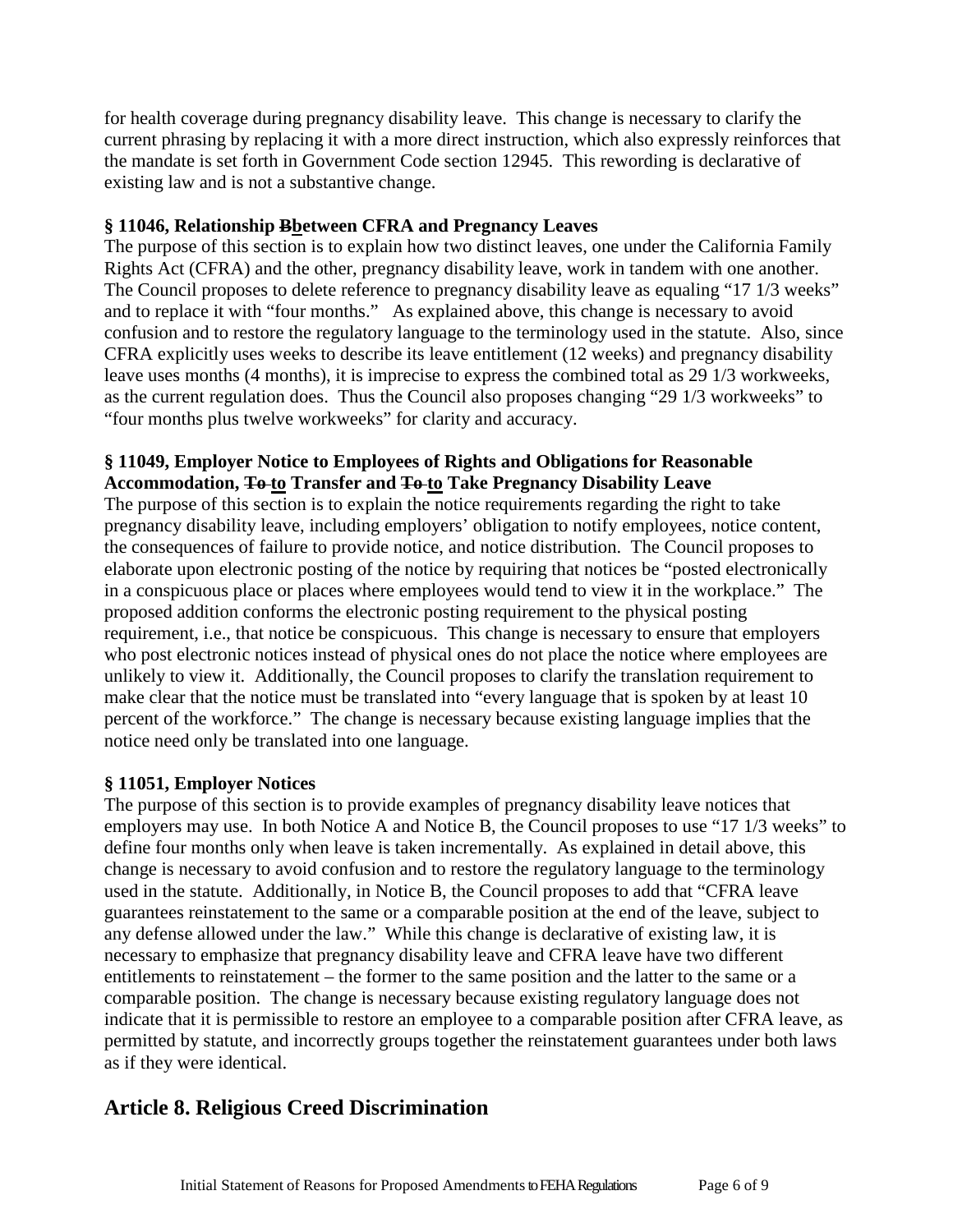### **§ 11060, Establishing Religious Creed Discrimination**

The purpose of this section is to define "religious creed" and to explain how to prove religious creed discrimination. The Council proposes to add that religious creed "encompasses all aspects of religious belief, observance, and practice, including religious dress and grooming practices, as defined by Government Code section 12926." This change is necessary to conform the regulation to Government Code section 12926, subdivision (q), as recently amended by AB 1964 (Stats. 2012, ch. 287).

### **§ 11062, Reasonable Accommodation**

The purpose of this section is to give examples of reasonable accommodations for an employee's or applicant's religious beliefs or practices and to provide a partial list of factors to consider when determining whether a religious accommodation would pose an undue hardship. The Council proposes to add that "[u]nless expressly requested by an employee, an accommodation is not reasonable if it requires segregation of an employee from customers or the general public." This change is necessary to conform the regulation to Government Code section 12940, subdivision (l)(2), as recently amended by AB 1964 (Stats. 2012, ch. 287). Moreover, the Council proposes to clarify the rules regarding dress standards and add grooming standards. This change is necessary to conform the existing regulatory language ("shall be flexible enough to take into account religious practices"), which is vague, to Government Code section 12926, subdivision (q), which prescribes more specific standards that make the regulation inconsistent, and also to conform the regulation to the statute as recently amended by AB 1964 (Stats. 2012, ch. 287).

# **Article 9. Disability Discrimination**

#### **§ 11065, Definitions**

The purpose of this section is to define the many technical terms used in discourse about disability discrimination. Within the definition of "assistive animal," the Council proposes to define "support animal." This addition is necessary because while this section, in the context of dogs, gives precise definitions of "guide dog," "signal dog," and "service dog," with a cross reference to the relevant Civil Code section, the definition of "support dog" is vague. Because any dog, or other animal for that matter, can provide "emotional or other support," a more precise definition is needed to prevent abuse and give proper guidance. So in addition to deleting the vague "or other" to now just read "emotional support" in the context of dogs, the new definition of support animal leaves intact that the animal "provides emotional support to a person with a disability, including, but not limited to, traumatic brain injuries or mental disabilities, such as major depression." However, the enhanced definition clarifies that a support animal "*may* constitute a reasonable accommodation in certain circumstances" (emphasis added) and expressly states that "what constitutes a reasonable accommodation requires an individualized analysis." This amendment is necessary to preclude a blanket rule permitting all support animals in the work place and to encourage employers and employees to engage in an interactive process to determine whether a particular support animal is in fact reasonable and appropriate in a particular work setting.

#### **§ 11066, Establishing Disability Discrimination**

The purpose of this section is to provide guidance on the burden of proof for disability discrimination and denial of reasonable accommodation in disability cases. The Council proposes the necessary deletion of subdivision (b), which has been overruled by *Harris v. City of Santa Monica* (2013) 56 Cal.4th 203, and no longer provides the proper burden of proof. The Council proposes to instead add the appropriate burden of proof at section 11009, subdivision (c), in the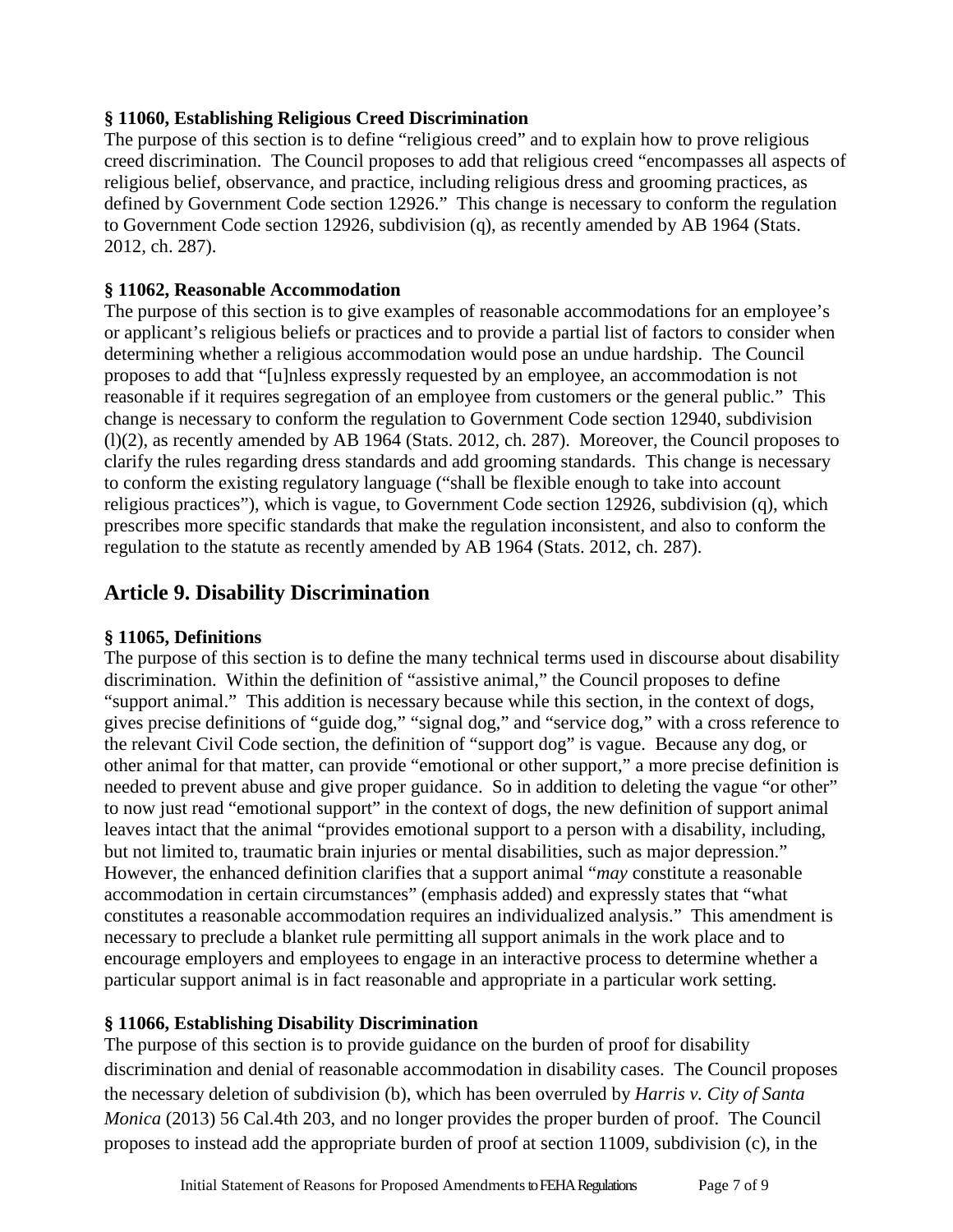Article entitled "General Matters," because it is applicable to all types of discrimination, not just disability discrimination cases. Also, while the Council's regulation would provide some guidance for litigators, the Evidence Code, Code of Civil Procedure and case law thoroughly describe burdens of proof; the Council's intent is to summarize and contextualize rather than supplant existing law regarding burdens of proof.

# **Subchapter 5. Contractor Nondiscrimination and Compliance**

# **Article 1. General Matters**

# **Article 2. Regulations Applicable to Construction Contracts Article 3. Regulations Applicable to Service and Supply Contracts**

### **§§ 11100 through 11132**

The purpose of these sections is to provide detailed guidance regarding nondiscrimination programs and obligations for those who contract with the State . The Council proposes to delete all references to affirmative action and in some cases replace its mention with optional good faith outreach. This amendment is necessary because in November 1996, California voters approved Proposition 209, also known as the "California Civil Rights Initiative" or "CCRI," which added article 1, section 31 to the State Constitution, effectively banning the State from engaging in affirmative action. In addition to making the regulations consistent with the California Constitution, the Council also proposes to state that the federal government may have different rules, and to clarify that the bases upon which state contractors are prohibited from discriminating are the same bases upon which the FEHA prohibits workplace discrimination.

# **Article 4. OCP Review Procedures Article 5. OCP Enforcement Proceedings**

### **§§ 11123 10250 through 11141 10258**

The purpose of these sections is to address the role and functioning of the DFEH's Office of Compliance Programs (OCP). The Council proposes to renumber the regulations pertaining to OCP in order for them to be contained within the Department's procedural regulations (Cal. Code Regs., tit. 2, § 10000 et seq.) rather than within the substantive regulations (Cal. Code Regs., tit. 2, § 11000 et seq.) that interpret and supplement the laws the Department enforces. This change is necessary to ensure that the Department, which has the greatest amount of insight into its own operations, can better regulate itself. This is not a substantive change.

### **TECHNICAL, THEORETICAL, AND/OR EMPIRICAL STUDY, REPORTS, OR DOCUMENTS**

The Council did not rely upon any technical, theoretical or empirical studies, reports or documents in proposing the adoption of these regulations.

# **REASONABLE ALTERNATIVES TO THE REGULATION AND THE AGENCY'S REASONS FOR REJECTING THOSE ALTERNATIVES**